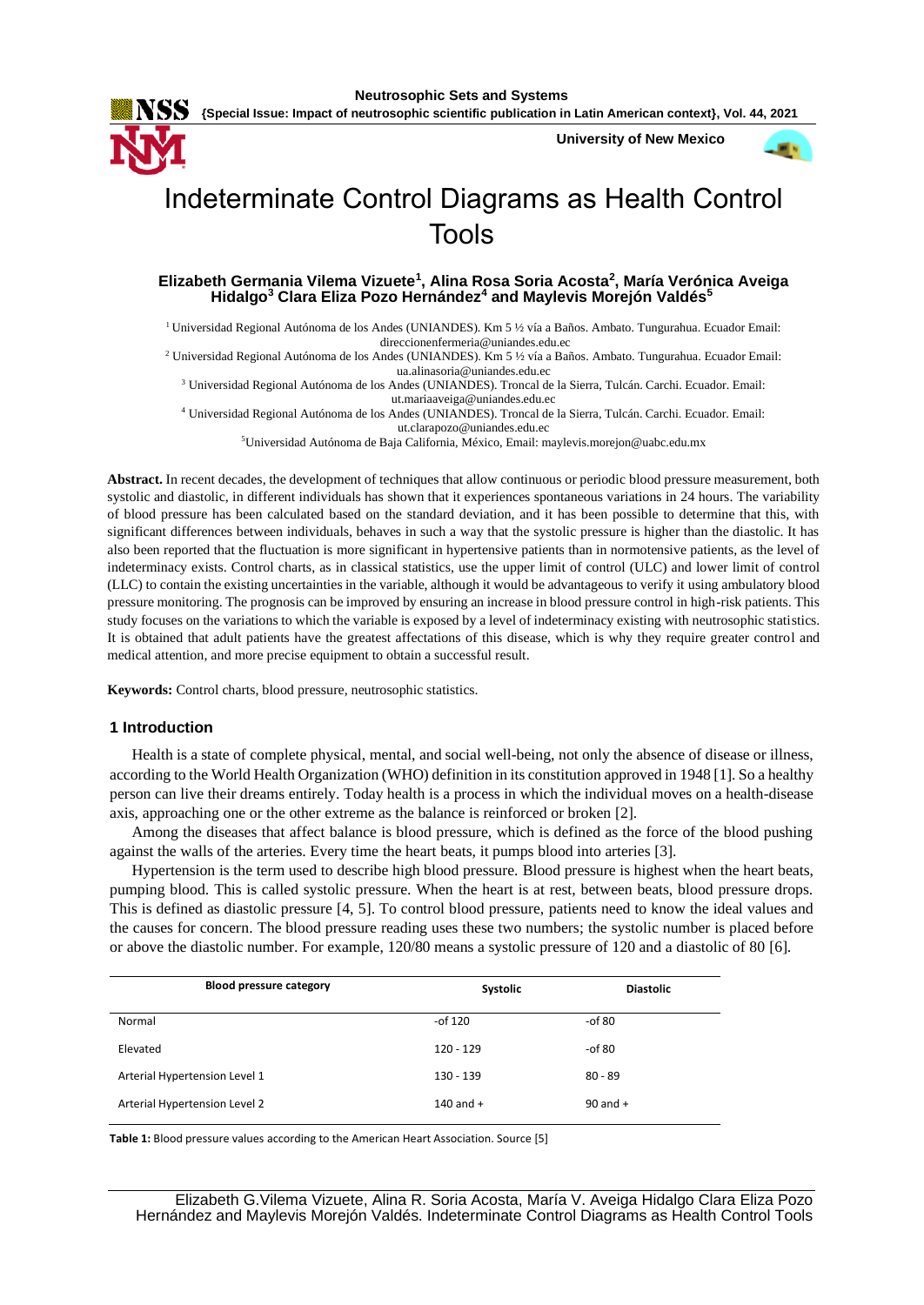215 Neutrosophic Sets and Systems {Special Issue:Impact of neutrosophic scientific publication in Latin American context}, Vol. 44, 2021

In most people, systolic blood pressure rises steadily with age due to increased stiffness of the large arteries, long-term plaque build-up, and increased cardiovascular and heart disease [\[5\]](#page-7-4). As a result, patients are more likely to be told that blood pressure is too high as people become older [\[7\]](#page-7-6). Many factors can affect blood pressure: the amount of water and salt in the body, the state of kidneys, the nervous system or blood vessels, and hormone levels [\[8\]](#page-7-7).

Today it is considered an incurable disease, but measurable, thanks to the correct use of the sphygmomanometer and controllable by maintaining a healthy life. Baumanometers or sphygmomanometers are instruments that measure BP, the best known being the mercury one; these need maintenance operations because they slowly lose their adjustment with continued use; in addition, aneroid sphygmomanometers decompensate with a simple blow, losing reliability [\[9\]](#page-7-8).

The American Heart Association recommends using an automatic home blood pressure monitor that is worn on forearm. Wrist or finger blood pressure monitors are also available but may not be as accurate.

In recent decades, the development of techniques that allow continuous or periodic blood pressure measurement in different individuals has shown that it experiences spontaneous variations. These variations have been calculated based on the standard deviation in the 24-hour period, which has made it possible to determine that the variability of the mean arterial pressure is around 10% of the mean value with large differences between individuals and that the systolic variability pressure is higher than diastolic pressure [\[10\]](#page-7-9), [\[11\]](#page-7-10).

To define reading in the systolic and normal diastolic pressure, it is necessary to know the upper control limits (UCL) and lower control limits (LCL) (Table 1), represented in graphs. The Control charts help in the detection of unnatural models of variation in the data that result from repetitive processes and provide criteria to detect a lack of statistical control; these are applied in variables where the ranges at both frequency limits represent stability. A process is under statistical control when the variability is due only to "common causes" [\[12\]](#page-7-11).



**Figure 1:** Types of Control Charts. Own elaboration

They are called variable control charts when the measurements can adopt a continuous range of values, for example length, weight, concentration, while attribute control charts are defined when the taken measures are not continuous [\[13,](#page-7-12) [14\]](#page-8-0).

Control charts or control diagrams are used to control the development of production processes and identify possible instabilities and abnormal circumstances; what is intended with this type of analysis is to control the processes to ensure that they work correctly [\[15\]](#page-8-1), [\[16\]](#page-8-2). A diagram serves to examine whether a process is in a stable condition or to ensure that it remains in that condition, while in health, these control charts allow verifying if a variable (BP) is within the parameters or limits required or a team is in optimal condition.

The control charts are implemented on the observed characteristics with the final objective of identifying the existence of assignable causes; these can not only identify the different types of assignable causes but also facilitate finding the capacity of the process that is based on the results of the estimation of the process parameters [\[17\]](#page-8-3) [\[18\]](#page-8-4).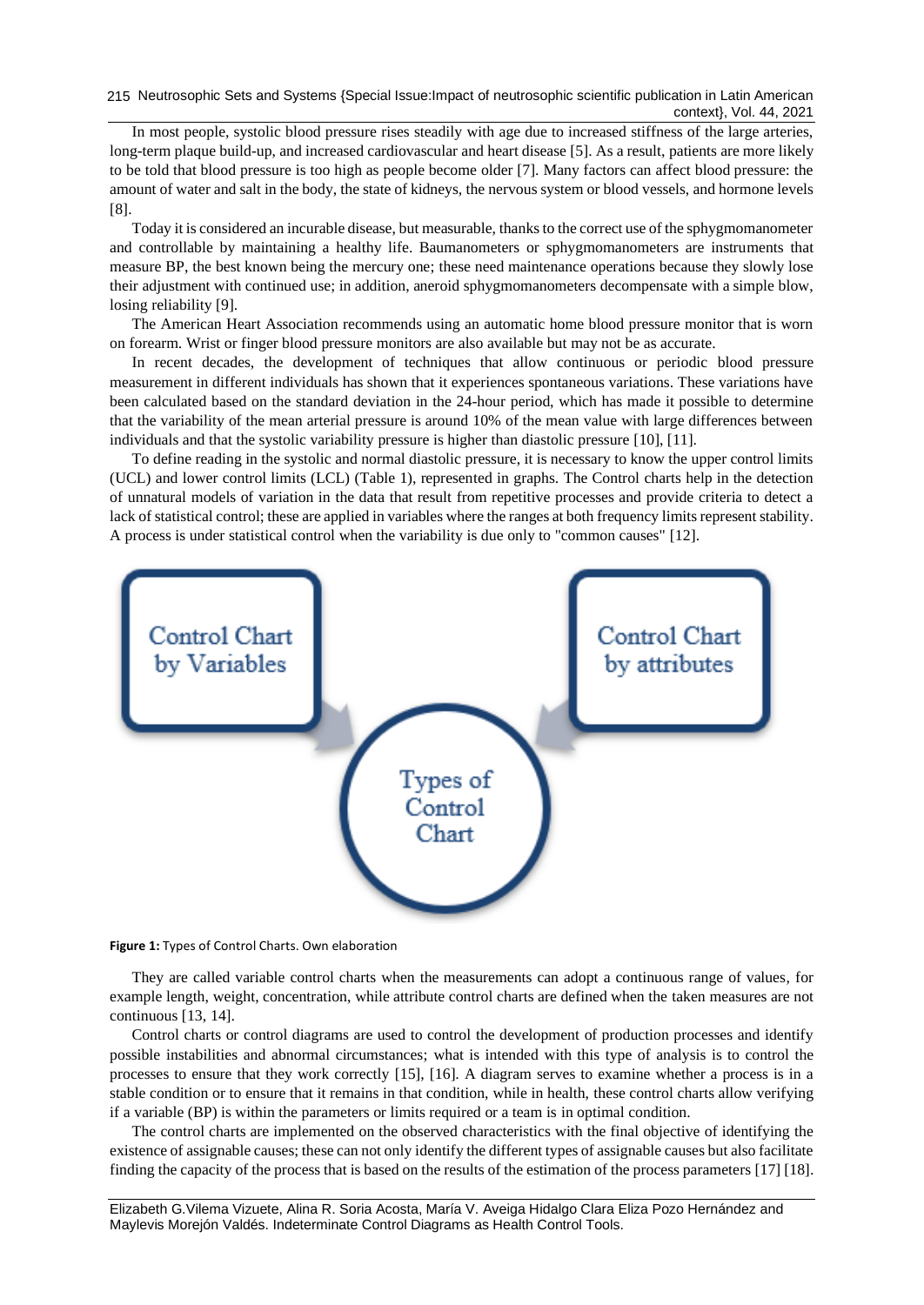Neutrosophic Sets and Systems {Special Issue:Impact of neutrosophic scientific publication in Latin American 216 context}, Vol. 44, 2021



**Figure 2:** Steps to follow to create a control chart or diagram. Own elaboration

The main advantage of these fuzzy charts is their sensitivity over their conventional counterparts [\[19\]](#page-8-5). In addition, the designs of these graphs are enormously flexible and allow users to manage the vague data obtained during the measurement process [\[20-22\]](#page-8-6).

| Candidates | Initials | <b>Amount of</b><br>people | Scale (vears) | <b>Variable</b> | Sub-element       |
|------------|----------|----------------------------|---------------|-----------------|-------------------|
| Group 1    |          | 40                         | $20 - 30$     |                 |                   |
| Group 2    | P2       | 40                         | $31 - 50$     | Blood pressure  | • Diastolic (PD), |
| Group 3    |          | 40                         | $51 - +70$    |                 | • Systolic $(PS)$ |

**Table 2.** Dimensions of the neutrosophic study. Own elaboration

For the analysis of the Control Diagrams, this study defines:

- Problem situation: Changes in the normal reading of blood pressure systolic and diastolic at different stages of life.
- Main objective: define the variations of the variable in the different stages of life
- Specific objectives:
	- ➢ Determine the variations that affect the analyzed variable
	- ➢ Carry out the measurement and modeling of the variable
	- ➢ Evaluation of the different equipment in the measurement of blood pressure

#### **2 Materials and methods**

Neutrosophic probabilities and statistics are a generalization of classical and imprecise probabilities and statistics. For example, the Neutrosophic Probability of an event E is the probability that event E will occur [\[23\]](#page-8-7), the probability that event E does not occur, and the probability of indeterminacy (not knowing whether event E occurs or not). In classical probability nsup≤1, while in neutrosophic probability, nsup≤3 +.

The function that models the neutrosophic probability of a random variable x is called the neutrosophic distribution:  $NP(x) = (T(x), I(x), F(x))$ , where T (x) represents the probability that the value x occurs, F (x) represents the probability that the value x does not occur, and I (x) represents the indeterminate or unknown probability of the value x.

Neutrosophic Statistics is the analysis of neutrosophic events and deals with neutrosophic numbers, the neutrosophic probability distribution [\[24\]](#page-8-8), neutrosophic estimation, neutrosophic regression, etc. It refers to a set of data formed totally or partially by data with some degree of indeterminacy and the methods to analyze them. Neutrosophic statistical methods allow the interpretation and organization of neutrosophic data (data that can be ambiguous, vague, imprecise, incomplete, or even unknown) to reveal the underlying patterns [\[25\]](#page-8-9). In short, the Neutrosophic Logic[\[26,](#page-8-10) [27\]](#page-8-11), Neutrosophic Sets, and Neutrosophic Probabilities and Statistics have a wide application in various research fields and constitute a new reference of study in full development. The Neutrosophic Descriptive Statistics includes all the techniques to summarize and describe the characteristics of the neutrosophic numerical data [\[28-33\]](#page-8-12).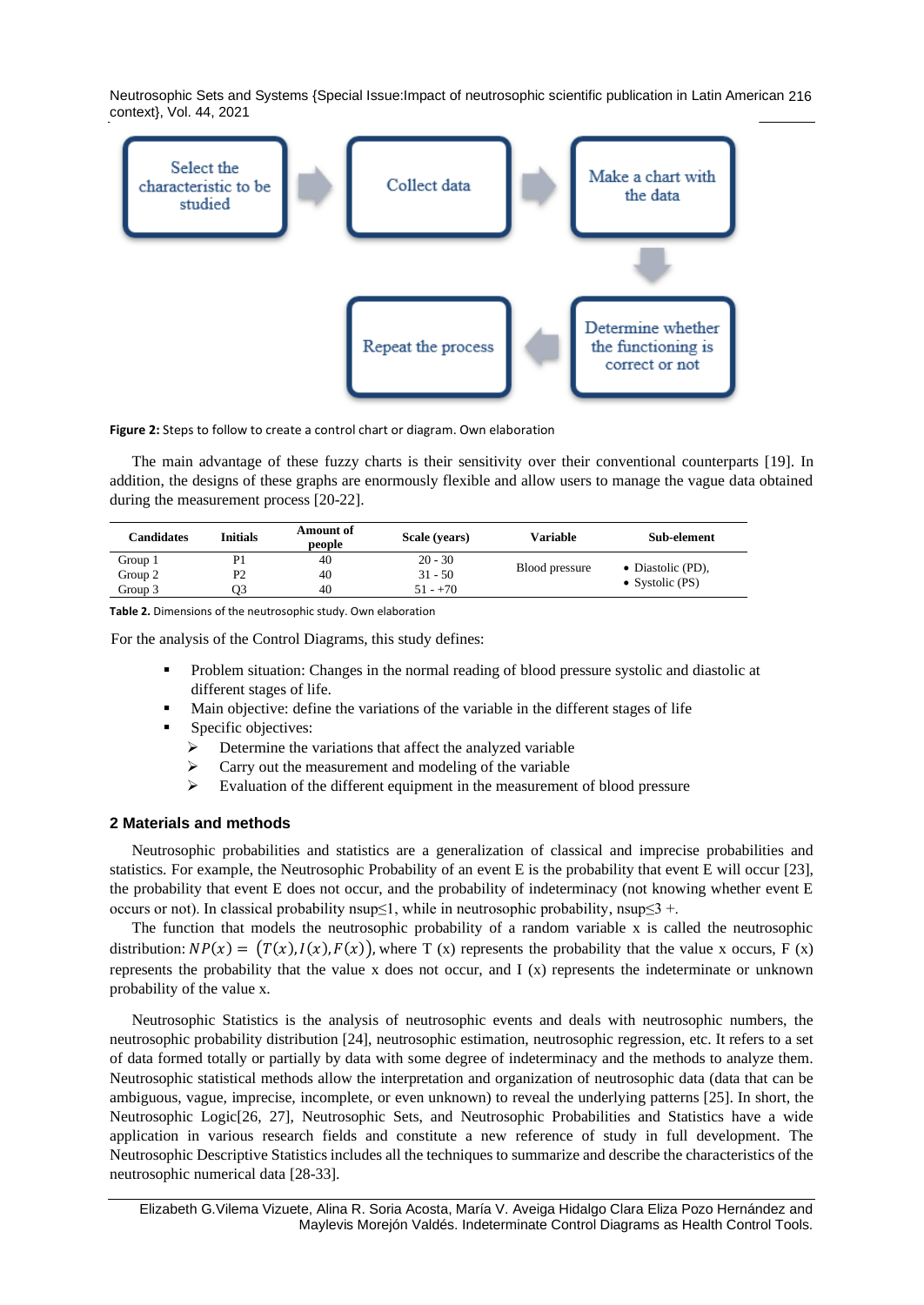Neutrosophic Numbers are numbers of the form  $N = a + bl$  where a and b are real or complex numbers [\[34\]](#page-8-13), while "I" is the indeterminacy part of the neutrosophic number N.

The study of neutrosophic statistics refers to a neutrosophic random variable where  $X_l$  and  $X_u I_N$  represents the corresponding lower and upper level that the studied variable can reach in an indeterminate interval  $[I_l, I_u]$ . Following the neutrosophic mean of the variable  $(\bar{x}_N)$  when formulating:

$$
X_N = X_l + X_u I_N; I_N \in [I_l, I_u]
$$
\n<sup>(1)</sup>

Where 
$$
\bar{x}_a = \frac{1}{n_N} \sum_{i=1}^{n_N} X_{il} \bar{x}_b = \frac{1}{n_N} \sum_{i=1}^{n_N} X_{iu} n_N \in [n_l, n_u]
$$
 (2)

is a neutrosophic random sample. However, for the calculation of neutral squares (NNS) it can be calculated as follows:

$$
\sum_{i=1}^{nN} (\bar{X} - \bar{X}_{iN})^2 = \sum_{i=1}^{nN} \begin{bmatrix} \min\left( \frac{(a_i + b_i I_L)(\bar{a} + \bar{b} I_L)(a_i + b_i I_L)(\bar{a} + \bar{b} I_U)}{(a_i + b_i I_U)(\bar{a} + \bar{b} I_L)(a_i + b_i I_U)(\bar{a} + \bar{b} I_U)} \right) \\ \max\left( \frac{(a_i + b_i I_L)(\bar{a} + \bar{b} I_L)(a_i + b_i I_L)(\bar{a} + \bar{b} I_U)}{(a_i + b_i I_U)(\bar{a} + \bar{b} I_L)(a_i + b_i I_U)(\bar{a} + \bar{b} I_U)} \right) \end{bmatrix}, I \in [I_L, I_U]
$$
\n(3)

Where  $a_i = X_i b_i = X_u$ . The variance of the neutrosophic sample can be calculated by

$$
S_N^2 = \frac{\sum_{i=1}^{nN} (X_i - \bar{X}_{iN})^2}{n} ; S_N^2 \in [S_L^2, S_U^2]
$$
\n<sup>(4)</sup>

The neutrosophic coefficient (NCV) measures the consistency of the variable. The lower the NCV value, the more consistent the factor's performance is. NCV can be calculated as follows [\[35\]](#page-8-14).

$$
\frac{\sqrt{s_N^2}}{\bar{x}_N} X100; CV_N \in [CV_L, CV_U]CV_N =
$$
\n
$$
(5)
$$

#### **3 Results**

## **Data collection**

For the modeling and analysis of the results, 3 groups of 20 people were selected (Table 2). Blood pressure is taken from the patients included in the study for 10 days, and the variations are processed with the use of neutrosophic statistics to obtain the ranges of indeterminacy of the variable in the measurement of normal blood pressure. Two measurements were made for each day, and they were taken as ULC and LLC for DP and SP according to Table 1.

Variable analyzed: arterial hypertension For a sample of  $n = 10$  days, for each group

| Code | <b>Initials</b> | <b>Candidates</b> |  |
|------|-----------------|-------------------|--|
| a    | P1              | Group 1           |  |
|      | P <sub>2</sub>  | Group 2           |  |
|      | D3              | Group 3           |  |

**Table 4.** Coding of candidates for modeling. Own elaboration

As a result of the existing indeterminacy, the use of neutrosophic statistics is necessary for its better understanding, since the use of classical statistics is not possible. For the development of the statistical study, the neutrosophic frequencies of the variable in each SP and DP sub-element and their variations are analyzed.

| <b>Neutrosophic frequencies</b> |                |            |  |
|---------------------------------|----------------|------------|--|
| Ρ1                              | P <sub>2</sub> | Q3         |  |
| [106; 107]                      | [118; 122]     | [124; 125] |  |
| [104; 105]                      | [118; 123]     | [123; 123] |  |
| [102; 107]                      | [116; 121]     | [122; 131] |  |
| [105; 114]                      | [110; 118]     | [128; 133] |  |
| [102; 104]                      | [120; 130]     | [121; 128] |  |
|                                 |                |            |  |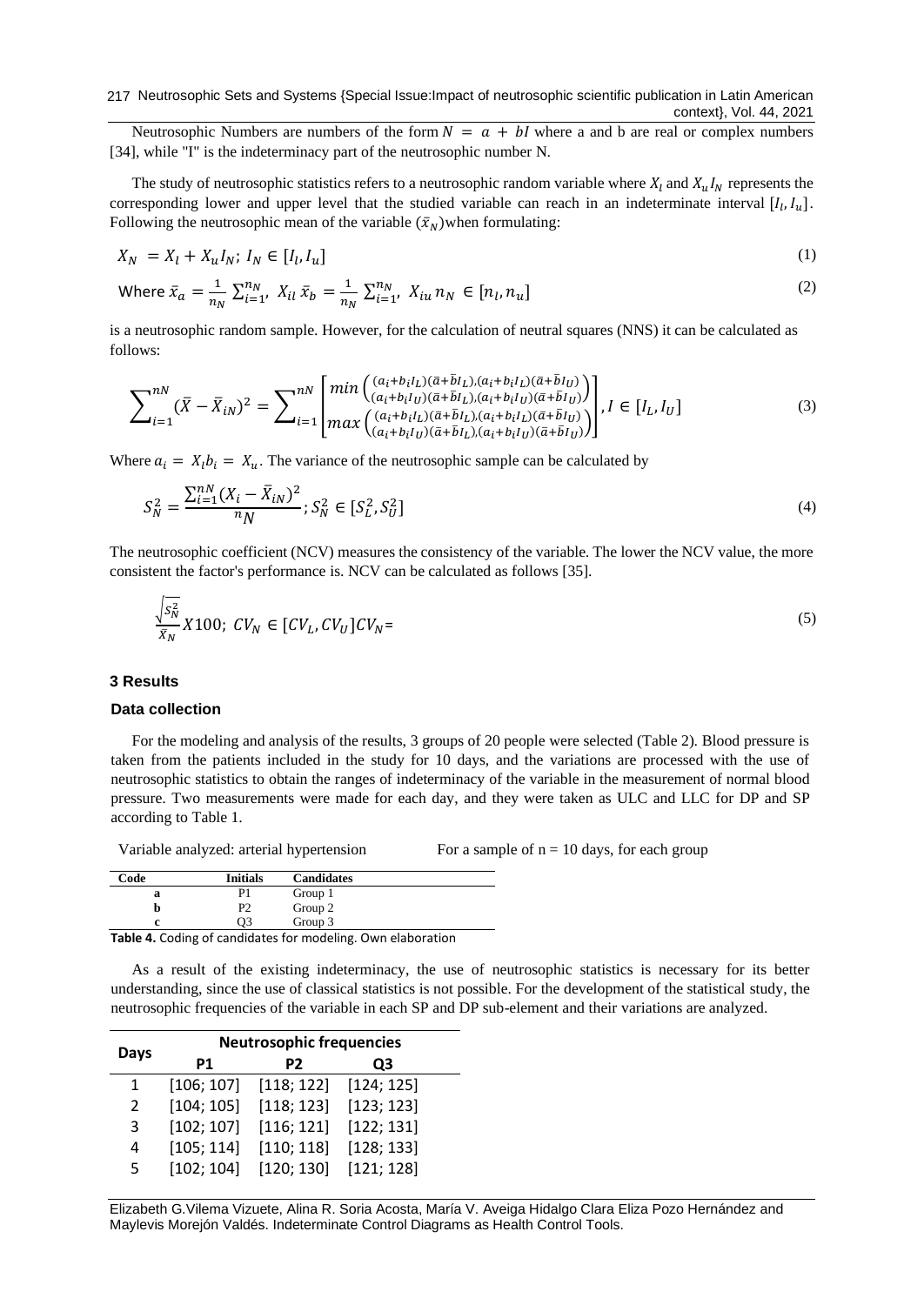Neutrosophic Sets and Systems {Special Issue:Impact of neutrosophic scientific publication in Latin American 218 context}, Vol. 44, 2021

| 6  | [103; 113] | [114; 118] | [122; 129] |
|----|------------|------------|------------|
| 7  | [109; 119] | [118; 128] | [125; 132] |
| 8  | [105; 108] | [111; 114] | [129; 135] |
| 9  | [100; 109] | [110; 120] | [122; 124] |
| 10 | [100; 101] | [115; 118] | [128; 135] |

**Table 5.** Neutrosophic frequencies of SP. Own elaboration

|      | <b>Neutrosophic frequencies</b> |          |          |  |
|------|---------------------------------|----------|----------|--|
| Days | <b>P1</b>                       | P2       | Q3       |  |
| 1    | [60; 63]                        | [78; 80] | [84; 84] |  |
| 2    | [60; 60]                        | [77; 78] | [88; 90] |  |
| 3    | [70; 70]                        | [76; 77] | [88; 92] |  |
| 4    | [68; 73]                        | [77; 78] | [81; 81] |  |
| 5    | [63; 64]                        | [72; 73] | [82; 84] |  |
| 6    | [62; 64]                        | [70; 74] | [87; 89] |  |
| 7    | [61; 64]                        | [78; 81] | [81; 82] |  |
| 8    | [60; 64]                        | [80; 84] | [88; 91] |  |
| 9    | [61; 65]                        | [72; 74] | [83; 83] |  |
| 10   | [70; 70]                        | [75; 77] | [86; 90] |  |

**Table 6.**Neutrosophic frequencies of PD. Own elaboration

Tables 5 and 6 show the pressure variations in stable health conditions for people of different groups for the 10 days analyzed, with an occurrence level of 2 times per day for each group. It is visible that the measurements vary depending on the times the blood pressure is measured, although it is noteworthy that for each group there is a level of indeterminacy for aPS= 3, bPS=3, cPS= 3 and aPD= 10, bPD=3, cPD= 3, with a level of representativeness for the third group or older adult.

## Neutrosophic statistical analysis

From the neutrosophic statistical analysis for the measurement of blood pressure (Table 7 and 8), it is observed that the representative mean,  $\bar{x} = \in [\bar{x}_L; \bar{x}_U]$ , the values of the neutrosophic means for SP and DP and their variations at the time of defining a normal arterial pressure are calculated. The contribution of the neutrosophic standard deviation  $S_N \in [S_L; S_U]$  determines in which group a greater interest is required and where the measurement changes are more frequent as the person gets older  $CV_N \in [CV_L; CV_U]$ .

| Candidates     | $\overline{x}_N$ | YN             | <b>CVN</b>     |
|----------------|------------------|----------------|----------------|
| P <sub>1</sub> | [103.6; 108.7]   | [3,674; 6,247] | [0.035; 0.057] |
| <b>P2</b>      | [115; 121.2]     | [5,196; 5,848] | [0.045; 0.048] |
| Q3             | [124.4; 129.5]   | [3,796; 4,644] | [0.031; 0.036] |

**Table 7.** Neutrosophic statistical analysis of SP. Own elaboration

| <b>Candidates</b> | $\overline{x}_N$ | YN               | CVN            |
|-------------------|------------------|------------------|----------------|
| P1                | $[64 + 66]$      | [6, 567; 4, 875] | [0.103; 0.074] |
| P2                | $[76 + 78]$      | [4,884; 4,385]   | [0.064; 0.056] |
| О3                | $[85 + 87]$      | [3,144; 4,556]   | [0.037; 0.052] |

**Table 8.** Neutrosophic statistical analysis of DP. Own elaboration

This means that for group 3 it is, on average, the one that affects the variations in blood pressure the most. On the other hand, the value of  $CV_N$  determines that it is more coherent when it comes to having more precise results due to the history that people have throughout of the life. Most medical studies establish a period of 7 to 10 days to determine through the results if the person has decompensating problems. It should be noted that the existence of LLC and ULC is indicated to give a definitive diagnosis (Figure 5). For this study, we will have for LLCDP ≤ 80 and ULCSP  $≤ 120$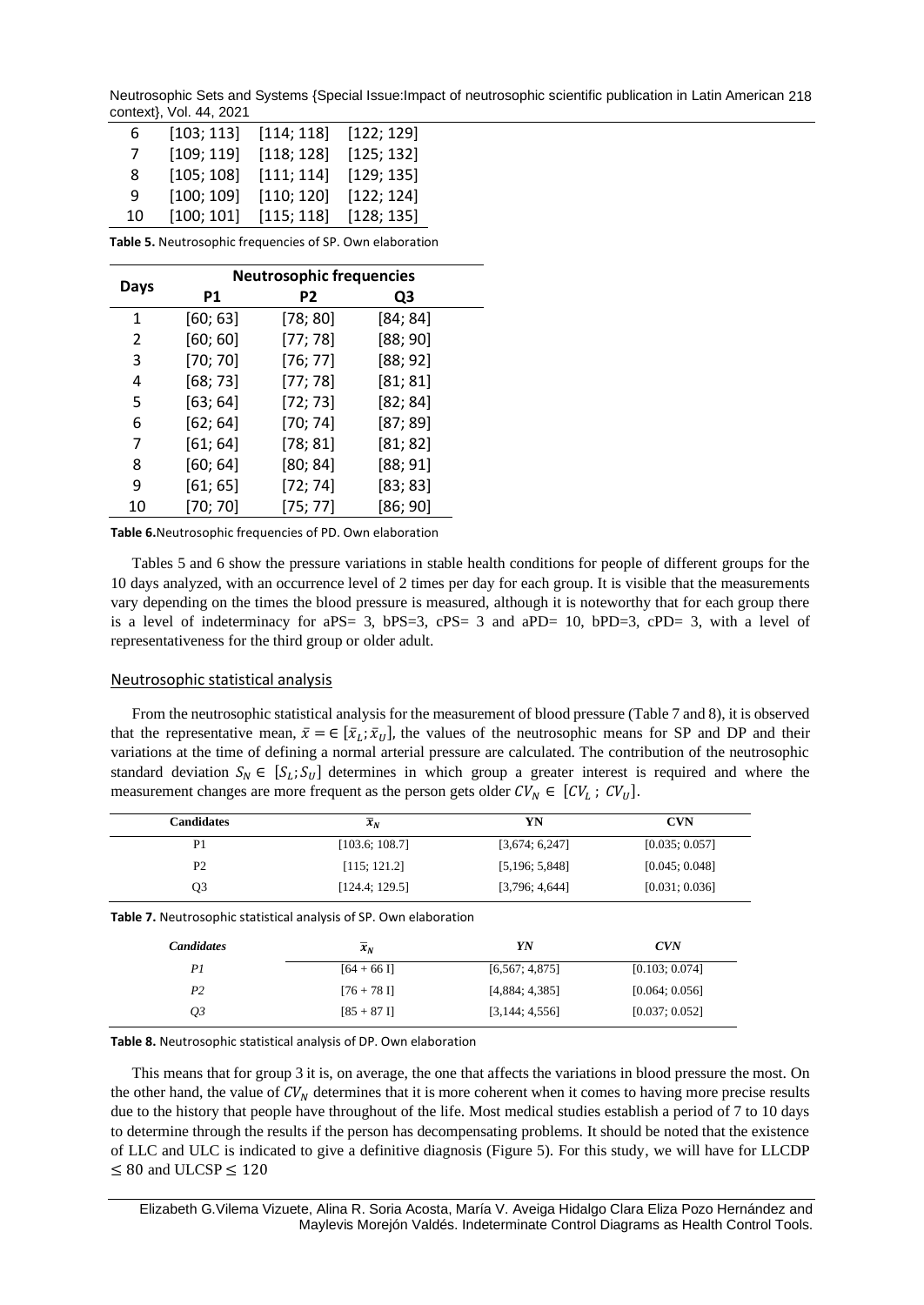#### 219 Neutrosophic Sets and Systems {Special Issue:Impact of neutrosophic scientific publication in Latin American context}, Vol. 44, 2021



From the results modeled in charts, we obtained:



In figure 3 for the P1 group, it is observed that the SP levels are between [100; 119], while in DP it ranges between [60; 73], with levels of indeterminacy existing for both sub-elements that are included in LLC and ULC.



**Figure 4.** Neutrosophic scatter plot of the measurement variations for SP and DP in P2. Own elaboration

In the figure for group P2 it is observed that the levels of SP are between [110; 130], while in DP it ranges between [70; 84], with existing levels of indeterminacy for both sub-elements that are 90% included in LLC and only 50% is included in ULC for this range. It is evident that it is considered a not-so-normal pressure measurement for many health specialists when the patient was younger due to the physical and external changes that the person is exposed to.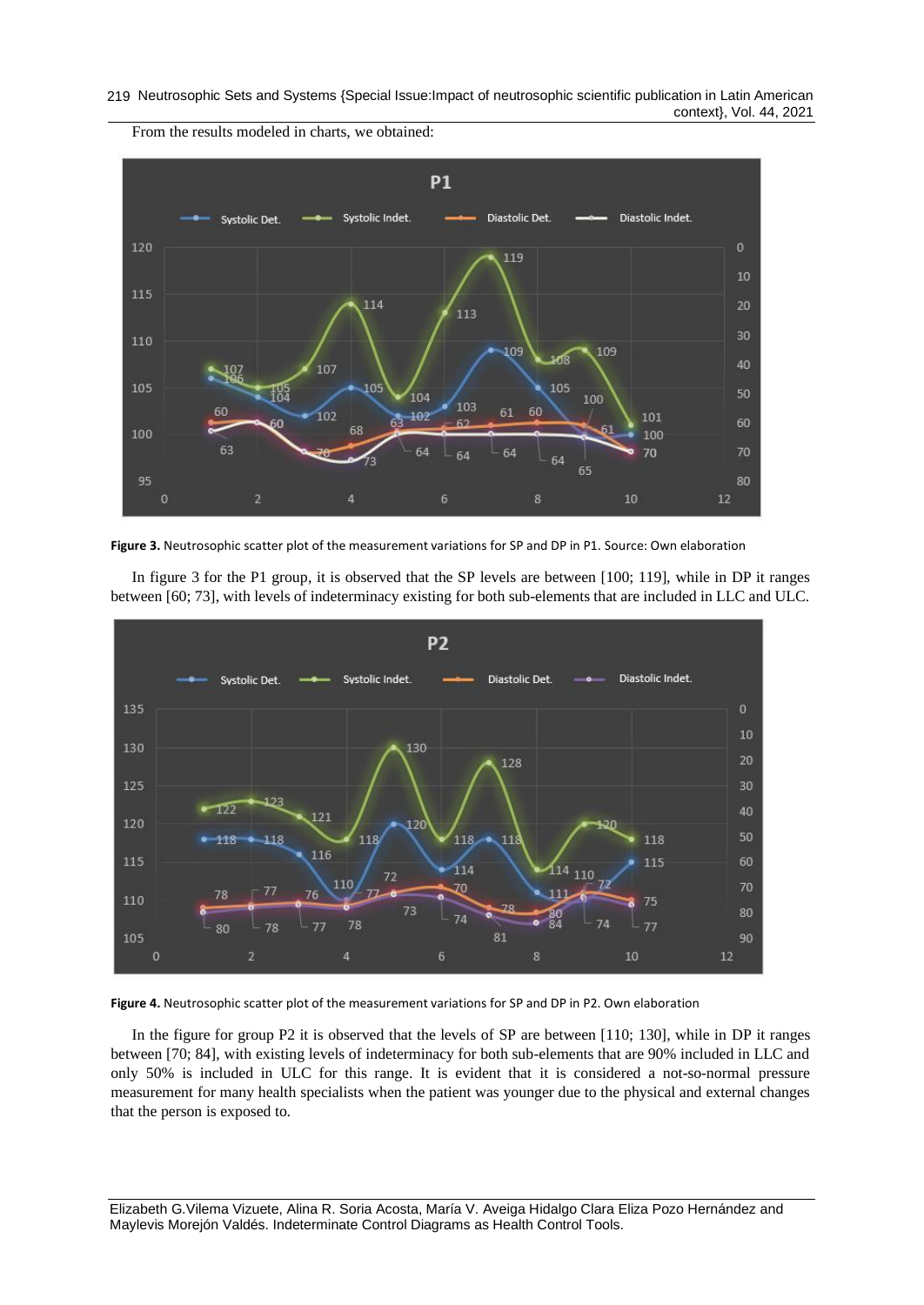Neutrosophic Sets and Systems {Special Issue:Impact of neutrosophic scientific publication in Latin American 220 context}, Vol. 44, 2021



**Figure 5:** Neutrosophic scatter plot of the measurement variations for SP and DP in P3. Source: own elaboration

In the figure for the P3 group, it is observed that the levels of SP are between [129; 135], while in DP it goes between [81; 92], with an appreciable increase in the existing levels of indeterminacy for both sub-elements that are outside the ranges of LLC and ULC.

#### **Comparative analysis**

To determine the measure of indeterminacy regarding the measurements, it is associated for each and to the form of neutrosophic numbers. In the results obtained, it is observed that for the values they go from  $\bar{x} = \epsilon$  $[\bar{x}_L; \bar{x}_U], S_N \in [S_L; S_U]$ CV<sub>N</sub>  $\in [CV_L; CV_U]$ CV<sub>N</sub>0.031 to 0.035 for systolic pressure and diastolic pressure from 0.037 to 0.103, with the levels of indeterminacy according to tables 9 and 10.

From the results obtained in the existing indeterminacy, it can be deduced that for patients between 51 and more than 70 years of age, there is a consistent and precise level of information when determining the variations in the measurement of blood pressure since as the patient debuts with this disease, more measurements are made throughout life and thus more information to analyze the existing uncertainties. Therefore, as a final result, a higher level of monitoring should be focused on patients in group 3.

| Group          | $x_N$                            | YN                                   | <b>CVN</b>                           |
|----------------|----------------------------------|--------------------------------------|--------------------------------------|
|                |                                  |                                      |                                      |
| P1             | $104 + 109$ I; I $\in [0, 0.46]$ | $3,674 + 6,247$ I; I $\in [0, 0.41]$ | $0.035 + 0.057$ I; I $\in$ [0; 0.38] |
|                |                                  |                                      |                                      |
| P <sub>2</sub> | $115 + 121$ I; I $\in [0, 0.50]$ | $5,196 + 5,848$ I; I $\in [0, 0.11]$ | $0.045 + 0.048$ I; I $\in [0, 0.63]$ |
|                |                                  |                                      |                                      |
| Q3             | $124 + 130$ I; I $\in [0, 0.46]$ | $3,796 + 4,644$ I; I $\in$ [0; 0.18] | $0.031 + 0.036$ I; I $\in$ [0; 0.13] |
|                |                                  |                                      |                                      |

**Table 9:** Neutrosophic forms with a measure of indeterminacy for PS. Own elaboration

| Group          | $\overline{x}_N$              | YN                                                                      | <b>CVN</b> |
|----------------|-------------------------------|-------------------------------------------------------------------------|------------|
| P <sub>1</sub> | $64 + 66$ I;I $\in [0, 0.30]$ | $6,567 + 4,875$ I;I $\in [0, 0.34]$ $0.103 + 0.074$ I;I $\in [0, 0.39]$ |            |
| P <sub>2</sub> | $76 + 78$ I;I $\in [0, 0.26]$ | $4,884 + 4,385$ I;I $\in$ [0; 0.11] 0.064 + 0.056 I;I $\in$ [0; 0.14]   |            |
| Q <sub>3</sub> | $85 + 87$ I:I $\in [0, 0.23]$ | 3,144 + 4,556 I; $I \in [0; 0.31]$ 0.037 + 0.052 I; $I \in [0; 0.28]$   |            |
|                |                               |                                                                         |            |

**Table 10:** Neutrosophic forms with indeterminacy measure for PD. Own elaboration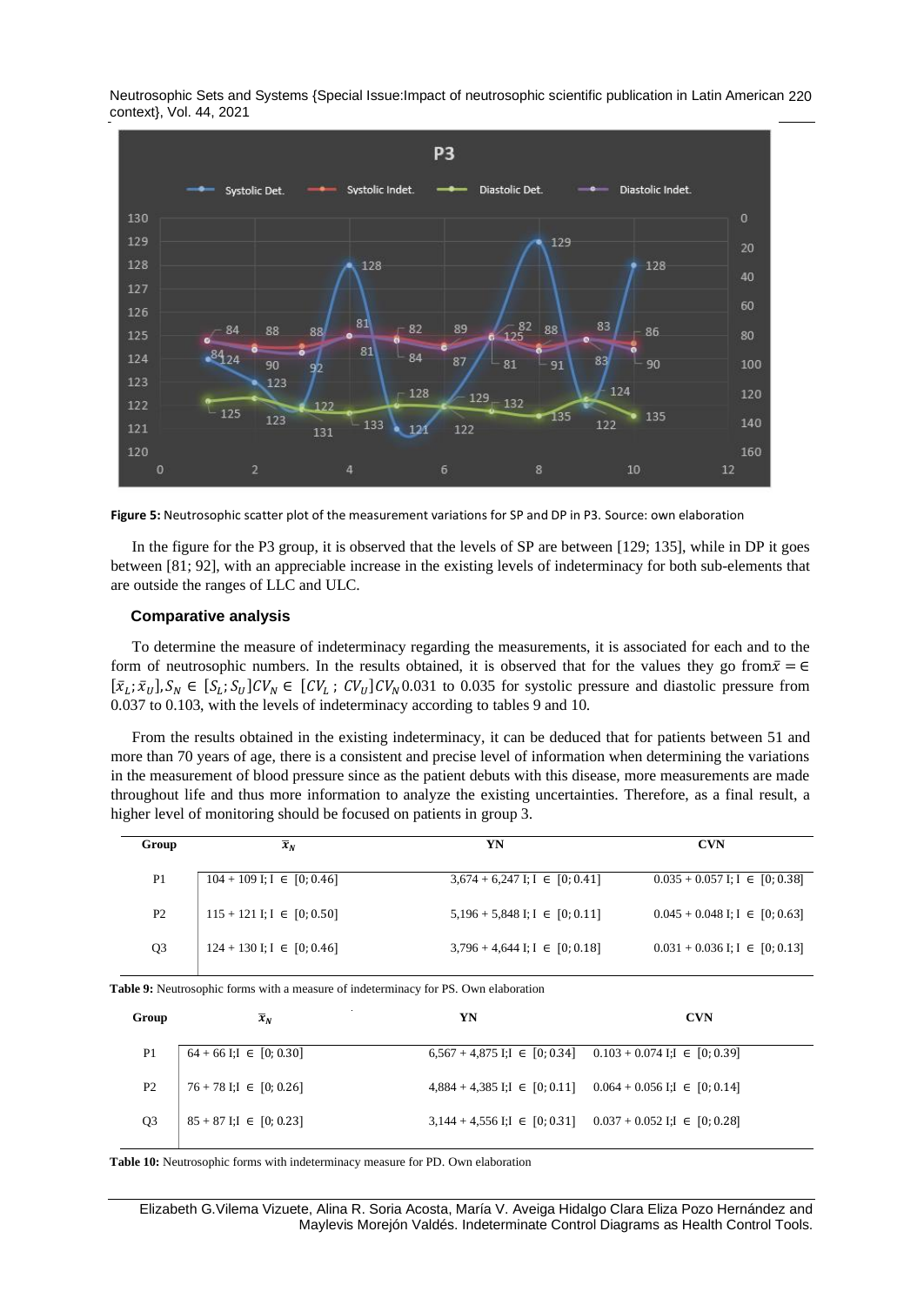# **Partial solutions**

Aging is one of the main factors that cause blood pressure to increase more than it should, as the arteries harden with age, becoming less elastic, so a healthier diet and exercise practice would help control blood pressure variations in systolic and diastolic pressure.

• Patients with tension problems can control their levels thanks to modern devices adapted for use at home, for this reason, it is necessary for this group of people to have access to these, as well as to be handy and precise.

# **Conclusions**

From the results, after having modeled the blood pressure variable, we concluded that:

- Control charts constitute a technology in the statistical field that allow health personnel to act quickly in case of inadequate performance of medical equipment that causes an increase in the variations in the modeled variables; however, it must be made explicit that the variables with more significant fluctuation it is necessary to apply the ULC and LLC depending on the conditions and the changing environment. An example of these is blood pressure, which, as these limits exist, can be violated by increasing indeterminacy and require new limits to control depending on age.
- The results of the neutrosophic statistics show that the use of the ULC and LLC in the control charts allows obtaining normal readings in fluctuations of variables with an existing level of indeterminacy and far from the precision of classical values.
- It is evidenced that adult patients present a trend and greater variation in normal blood pressure measurements. It is summarized that new ULC and LLC should be introduced depending on the groups of people and those secondary diseases that motivate the variations for the minimum and maximum.
- Although the main causes of the variation in blood pressure have not been determined, there is evidence that numerous nervous, reflex and behavioral factors are involved in the variations of the variable, so it is necessary to include the limits in the variation of the variation the indeterminacy. The neutrosophic statistical analysis shows a lower CVN value for people in the third group, where the measurements of this variable are more consistent when defining the indeterminacy.

# **References**

- <span id="page-7-0"></span>[1] C. d. l. O. M. d. l. Salud, "Glosario de promoción de la Salud," ed. Madrid 1999.
- <span id="page-7-1"></span>[2] Morgan, Antony, Erio Ziglio, and Maggie Davies, eds. Health assets in a global context: theory, methods, action. Springer Science & Business Media, 2010.
- <span id="page-7-2"></span>[3] G. Cabanellas de las Cuevas, "Diccionario Jurídico Elemental Heliasta," 2014.
- <span id="page-7-3"></span>[4] R. MedlinePlus. *Presión arterial alta* Available: https://medlineplus.gov/spanish/highbloodpressure.html
- <span id="page-7-4"></span>[5] A. H. Association. *Comprender las lecturas de presión arterial*. Available: https:/[/www.goredforwomen.org/es/health-topics/high-blood-pressure/understanding-blood-pressure-readings](http://www.goredforwomen.org/es/health-topics/high-blood-pressure/understanding-blood-pressure-readings)
- <span id="page-7-5"></span>[6] A. McDermott. (2018). *Cómo leer una tabla de presión arterial para determinar tu riesgo de hipertensión*. Available: https:/[/www.healthline.com/health/es/tabla-de-presion-arterial#tabla-de-presi%C3%B3n-arterial](http://www.healthline.com/health/es/tabla-de-presion-arterial#tabla-de-presi%C3%B3n-arterial)
- <span id="page-7-6"></span>[7] Xie X, Atkins E, Lv J, and e. al, *Effects of intensive blood pressure lowering on cardiovascular and renal outcomes: updated systematic review and meta-analysis.* . PMID: 26559744 pubmed.ncbi.nlm.nih.gov/26559744/. 2016.
- <span id="page-7-7"></span>[8] V. RG, *Systemic hypertension: mechanisms and diagnosis. In: Zipes DP, Libby P, Bonow RO, Mann DL, Tomaselli GF, Braunwald E, eds. Braunwald's Heart Disease: A Textbook of Cardiovascular Medicine*. Philadelphia, PA: Elsevier, 2019.
- <span id="page-7-8"></span>[9] E. O´Brien (2001) Response to the Advisory Statement from the Council for higt blood pressure research of the American Heart Association Advocating retention of mercury sphygmomanometers. . *Hypertension*
- <span id="page-7-9"></span>[10] Mancia G and G. G, "Mechanisms and Clinical Implications of Blood Pressure Variability," presented at the 2nd Virtual Congress of Cardiology Argentine Federation of Cardiology.
- <span id="page-7-10"></span>[11] K. K, *Morning Surge and Variability in Blood Pressure. Hypertension*, 2005.
- <span id="page-7-11"></span>[12] S. Şentürk, N. Erginel, I. Kaya, and C. Kahraman. (2014) Gráfico de control de promedio móvil ponderado exponencialmente difuso para datos univariados con una aplicación de caso real", Appl. Soft Comput.
- <span id="page-7-12"></span>[13] O. Hryniewicz, *Estadísticas con datos difusos en el control de calidad estadístico", Soft Comput* vol. 12, no. 3, 2007.